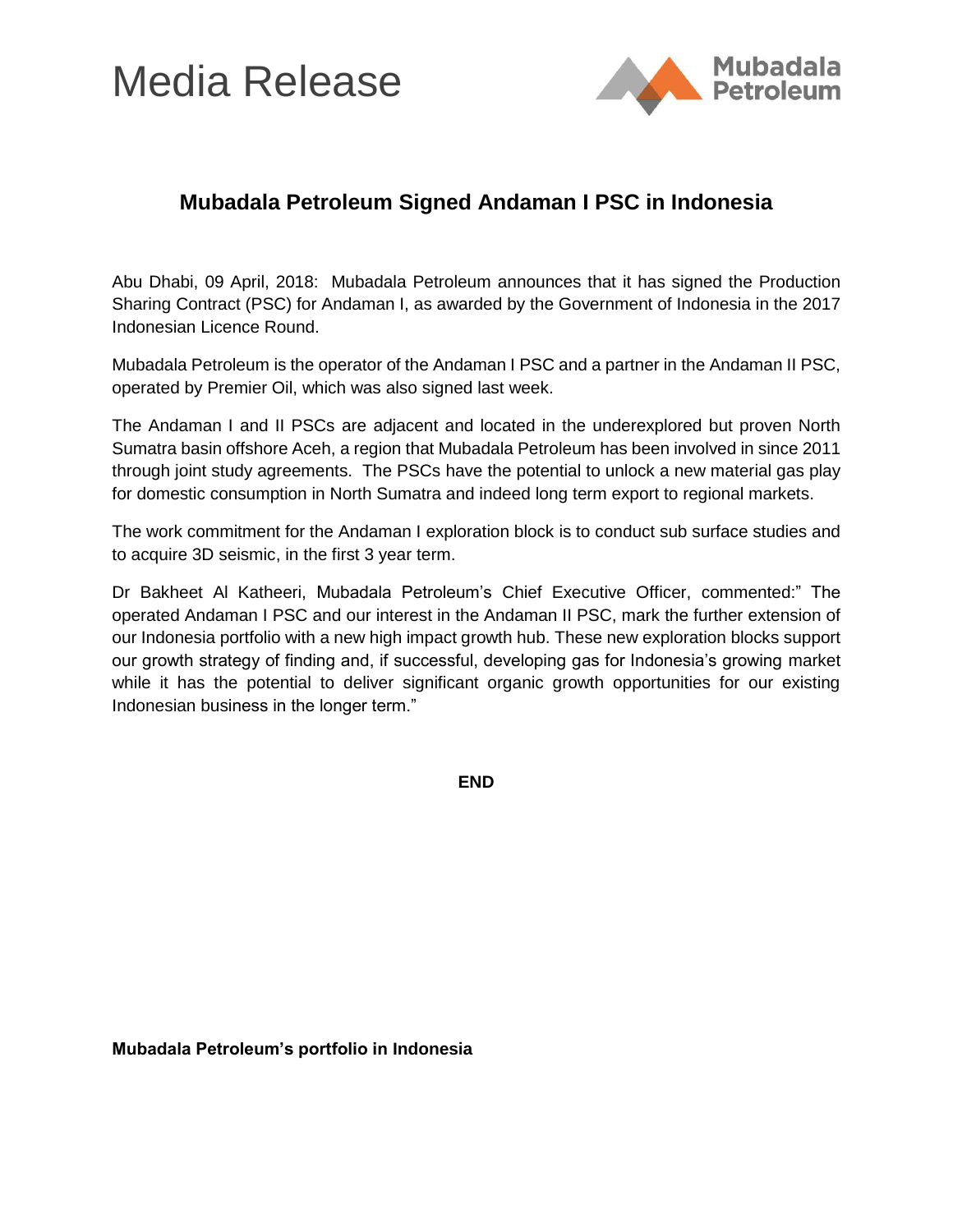# Media Release





**Dr Bakheet Al Katheeri, Chief Executive Officer, Mubadala Petroleum**



**About Mubadala Petroleum**